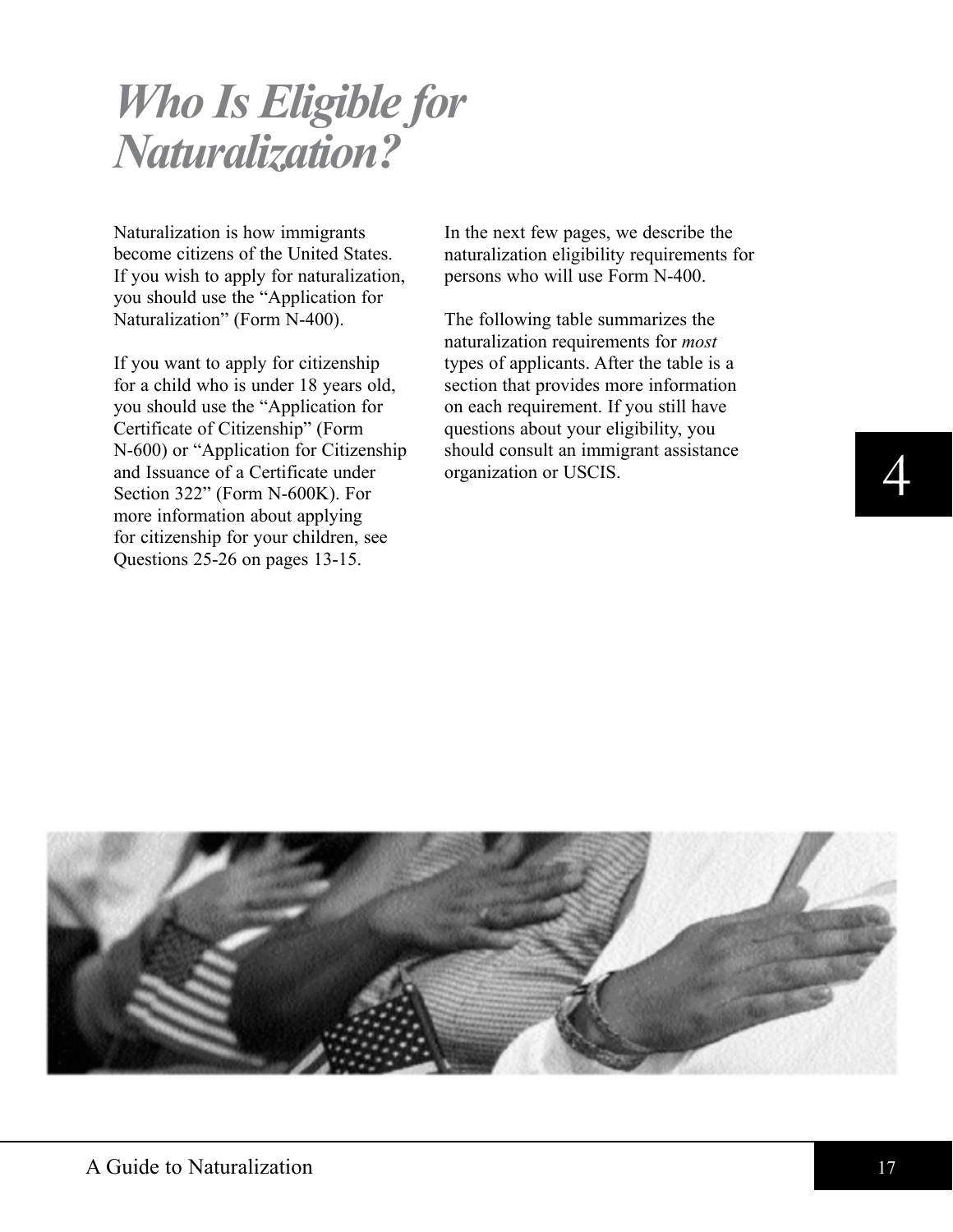|                                                                                                                            | Time as                                                                 | <b>TELESCOPE</b>                                                                                                         |  |
|----------------------------------------------------------------------------------------------------------------------------|-------------------------------------------------------------------------|--------------------------------------------------------------------------------------------------------------------------|--|
| <b>REQUIREMENTS</b>                                                                                                        | Permanent                                                               |                                                                                                                          |  |
|                                                                                                                            | <b>Resident</b><br>5 years                                              | <b>Continuous Residence</b><br>5 years as a Permanent Resident without leaving the                                       |  |
| If you are at least 18 years old and:                                                                                      |                                                                         | United States for trips of 6 months or longer.                                                                           |  |
| Have been a Permanent Resident for the past 5<br>years and have no special circumstances.                                  |                                                                         |                                                                                                                          |  |
| NOTE: Over 90% of applicants fall into this category.                                                                      |                                                                         |                                                                                                                          |  |
| If you are at least 18 years old and:                                                                                      | 3 years                                                                 | 3 years as a Permanent Resident without leaving the                                                                      |  |
| Are currently married to and living with a U.S. citizen;<br>and                                                            |                                                                         | United States for trips of 6 months or longer.                                                                           |  |
| Have been married to and living with that same U.S.<br>citizen for the past 3 years;<br>and                                |                                                                         |                                                                                                                          |  |
| Your spouse has been a U.S. citizen for the past 3 years.                                                                  |                                                                         |                                                                                                                          |  |
| If you:<br>Are in the U.S. Armed Forces (or will be filing your<br>application within 6 months of an honorable discharge); | You must be a<br>Permanent Resident<br>on the day of your<br>interview. | Not Required                                                                                                             |  |
| and<br>Have served for at least 1 year.                                                                                    |                                                                         |                                                                                                                          |  |
| If you are at least 18 years old and:                                                                                      | 5 years                                                                 | 5 years as a Permanent Resident without leaving the<br>United States for trips of 6 months or longer.                    |  |
| Were in the U.S. Armed Forces for less than 1 year                                                                         |                                                                         |                                                                                                                          |  |
| If you are at least 18 years old and:                                                                                      |                                                                         | NOTE: If you were out of the country as part of your                                                                     |  |
| Were in the U.S. Armed Forces for 1 year or more, but you                                                                  |                                                                         | service, this time out of the country does not break your<br>continuous residence. It is treated just like time spent in |  |
| were discharged more than 6 months ago                                                                                     |                                                                         | the United States. See "Naturalization Information for<br>Military Personnel" (Form M-599) for more information.         |  |
| If you:                                                                                                                    | You are not required<br>to be a Permanent                               | Not Required                                                                                                             |  |
| Performed active duty military service during:<br>• World War I (April 6, 1917-November 11, 1918);                         | Resident.<br>NOTE: If you did not                                       |                                                                                                                          |  |
| • World War II (September 1, 1939-December 31, 1946);                                                                      | enlist or reenlist in the<br>United States or its                       |                                                                                                                          |  |
| • Korea (June 25, 1950-July 1, 1955);                                                                                      | outlying possessions,                                                   |                                                                                                                          |  |
| • Vietnam (February 28, 1961-October 15, 1978);<br>• Persian Gulf (August 2, 1990-April 11, 1991); or                      | you must be a<br>Permanent Resident on                                  |                                                                                                                          |  |
| • On or after September 11, 2001.                                                                                          | the day you file your<br>application.                                   |                                                                                                                          |  |
| If you are at least 18 years old and:                                                                                      | You must be a<br><b>Permanent Resident</b>                              | Not Required                                                                                                             |  |
| Were married to a U.S. citizen who died during a period of<br>honorable active duty service in the U.S. Armed Forces.      | on the day of your<br>interview.                                        |                                                                                                                          |  |
| NOTE: You must have been married to and living with<br>your U.S. citizen spouse at the time of his/her death.              |                                                                         |                                                                                                                          |  |
| If you are at least 18 years old and:                                                                                      | You are not required<br>to be a Permanent                               | The same requirements as any other applicant for                                                                         |  |
| • Are a U.S. national (a non-citizen who owes permanent<br>allegiance to the United States); and                           | Resident.                                                               | naturalization, depending on your qualifications.<br>NOTE: Any time you resided in American Samoa or                     |  |
| • Have become a resident of any State; and                                                                                 |                                                                         | Swains Island counts the same as the time you resided                                                                    |  |
| • Are otherwise qualified for naturalization.                                                                              |                                                                         | within a State of the United States.                                                                                     |  |
| Where to go for more information.                                                                                          | Page 22                                                                 | Pages 22-23                                                                                                              |  |

PR

# TYPE OF APPLICANT TYPE OF APPLICANT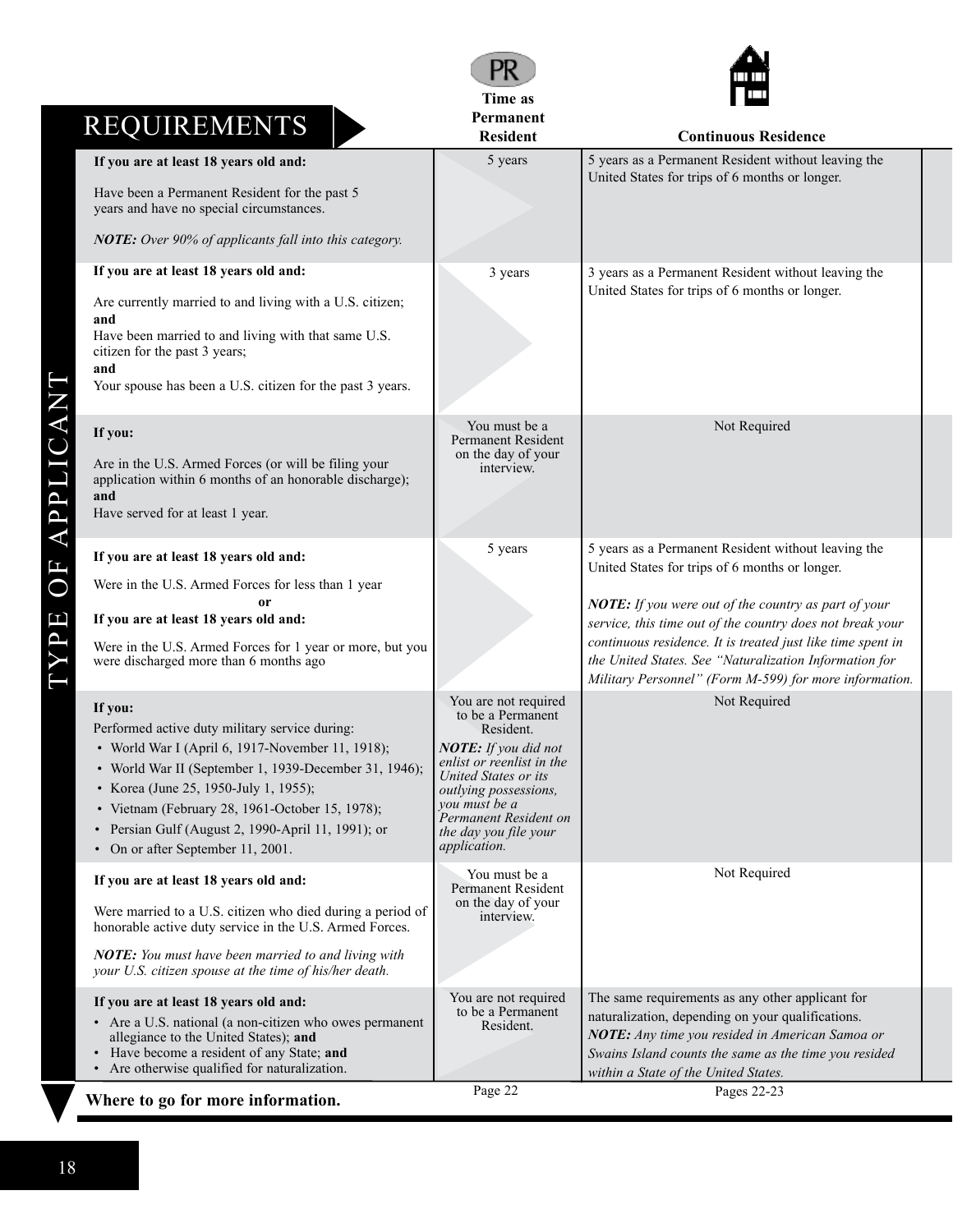|                                                                                                                                                                                                                                                           |                                                                   |                                |                                          | Attachment             |
|-----------------------------------------------------------------------------------------------------------------------------------------------------------------------------------------------------------------------------------------------------------|-------------------------------------------------------------------|--------------------------------|------------------------------------------|------------------------|
| <b>Physical Presence in the United States</b>                                                                                                                                                                                                             | Time in USCIS<br><b>District or State</b>                         | <b>Good Moral</b><br>Character | <b>English &amp; Civics</b><br>Knowledge | to the<br>Constitution |
| 30 months                                                                                                                                                                                                                                                 | 3 months                                                          | Required                       | Required                                 | Required               |
| 18 months                                                                                                                                                                                                                                                 | 3 months                                                          | Required                       | Required                                 | Required               |
| Not Required                                                                                                                                                                                                                                              | Not Required                                                      | Required                       | Required                                 | Required               |
| 30 months<br>NOTE: Time in the U.S. Armed Forces counts<br>as time physically present in the United States<br>no matter where you were. See "Naturalization<br>Information for Military Personnel" (Form M-599)<br>for more information.                  | 3 months                                                          | Required                       | Required                                 | Required               |
| Not Required                                                                                                                                                                                                                                              | Not Required                                                      | Required                       | Required                                 | Required               |
| Not Required                                                                                                                                                                                                                                              | Not Required                                                      | Required                       | Required                                 | Required               |
| The same requirements as any other applicant for<br>naturalization, depending on your qualifications.<br>NOTE: Any time you resided in American Samoa or<br>Swains Island counts the same as the time you<br>resided within a State of the United States. | 3 months or not<br>required, depending<br>on your qualifications. | Required                       | Required                                 | Required               |
| Pages 23-24                                                                                                                                                                                                                                               | Page 24                                                           | Page 25                        | Pages 26-27                              | Pages 28-29            |

 $\blacktriangle$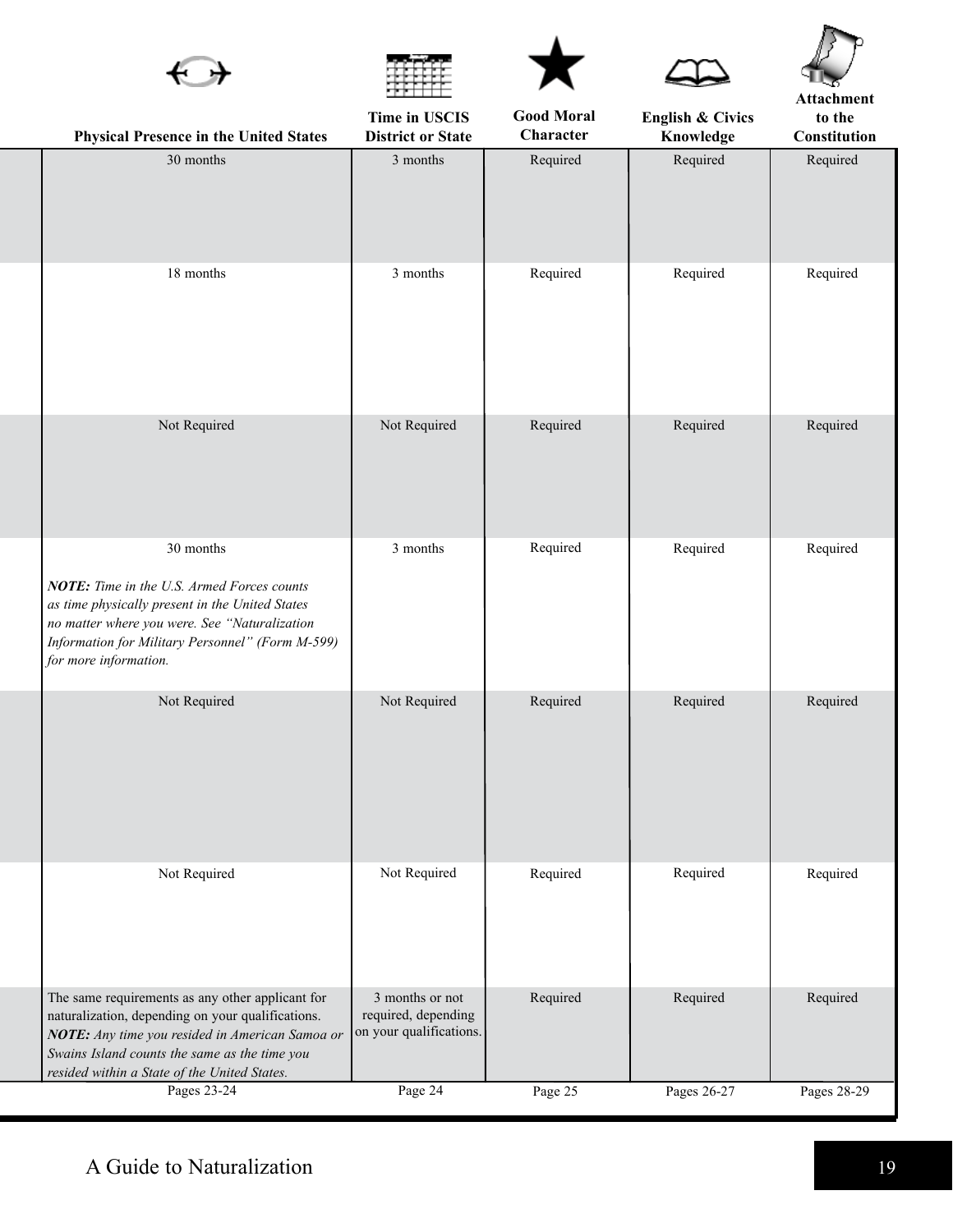|                                         |                                                                                                                                                                                                                                                                                                                                                                                                                                                                                                                                                                                                                                                                                                                                                                                                                                                                                                                                                                                                                                  | PR                                                                                   |                                                                                                                                                                                                                                                                                                                                                          |
|-----------------------------------------|----------------------------------------------------------------------------------------------------------------------------------------------------------------------------------------------------------------------------------------------------------------------------------------------------------------------------------------------------------------------------------------------------------------------------------------------------------------------------------------------------------------------------------------------------------------------------------------------------------------------------------------------------------------------------------------------------------------------------------------------------------------------------------------------------------------------------------------------------------------------------------------------------------------------------------------------------------------------------------------------------------------------------------|--------------------------------------------------------------------------------------|----------------------------------------------------------------------------------------------------------------------------------------------------------------------------------------------------------------------------------------------------------------------------------------------------------------------------------------------------------|
|                                         |                                                                                                                                                                                                                                                                                                                                                                                                                                                                                                                                                                                                                                                                                                                                                                                                                                                                                                                                                                                                                                  | Time as a<br>Permanent                                                               |                                                                                                                                                                                                                                                                                                                                                          |
|                                         | <b>REQUIREMENTS</b>                                                                                                                                                                                                                                                                                                                                                                                                                                                                                                                                                                                                                                                                                                                                                                                                                                                                                                                                                                                                              | <b>Resident</b>                                                                      | <b>Continuous Residence</b>                                                                                                                                                                                                                                                                                                                              |
|                                         | If you are at least 18 years old and:                                                                                                                                                                                                                                                                                                                                                                                                                                                                                                                                                                                                                                                                                                                                                                                                                                                                                                                                                                                            | 5 years                                                                              | 5 years as a Permanent Resident without leaving the United<br>States for trips of 6 months or longer.                                                                                                                                                                                                                                                    |
|                                         | Served on a vessel operated by the United States<br><sub>or</sub><br>If you:<br>Served on a vessel registered in the United States and owned<br>by U.S. citizens or a U.S. corporation.                                                                                                                                                                                                                                                                                                                                                                                                                                                                                                                                                                                                                                                                                                                                                                                                                                          |                                                                                      | <b>NOTE:</b> If you were out of the country while serving on a vessel,<br>this time out of the country does not break your continuous<br>residence. It is treated just like time spent in the United States.                                                                                                                                             |
|                                         | If you are at least 18 years old and:                                                                                                                                                                                                                                                                                                                                                                                                                                                                                                                                                                                                                                                                                                                                                                                                                                                                                                                                                                                            | 5 years                                                                              | 5 years as a Permanent Resident without leaving the United<br>States for trips of 6 months or longer.                                                                                                                                                                                                                                                    |
|                                         | Are an employee or an individual under contract to the U.S.<br>Government.                                                                                                                                                                                                                                                                                                                                                                                                                                                                                                                                                                                                                                                                                                                                                                                                                                                                                                                                                       |                                                                                      | NOTE: An absence from the United States for 1 year or more will<br>break your continuous residence. You may keep your continuous<br>residence if you have had at least 1 year of unbroken continuous<br>residence since becoming a Permanent Resident and you get an<br>approved Form N-470 before you have been out of the United<br>States for 1 year. |
|                                         | If you are at least 18 years old and:                                                                                                                                                                                                                                                                                                                                                                                                                                                                                                                                                                                                                                                                                                                                                                                                                                                                                                                                                                                            | 5 years                                                                              | 5 years as a Permanent Resident without leaving the United<br>States for trips of 6 months or longer.                                                                                                                                                                                                                                                    |
|                                         | Are a person who performs ministerial or priestly functions<br>for a religious denomination or an interdenominational<br>organization with a valid presence in the United States.                                                                                                                                                                                                                                                                                                                                                                                                                                                                                                                                                                                                                                                                                                                                                                                                                                                |                                                                                      | <b>NOTE:</b> An absence from the United States for 1 year or more<br>will break your continuous residence. You may keep your<br>continuous residence if you have had at least 1 year of unbroken<br>continuous residence since becoming a Permanent Resident and<br>you get an approved Form N-470 at any time before applying<br>for naturalization.    |
| <b>PP</b>                               | If you are at least 18 years old and:<br>Are employed by one of the following:                                                                                                                                                                                                                                                                                                                                                                                                                                                                                                                                                                                                                                                                                                                                                                                                                                                                                                                                                   | 5 years                                                                              | 5 years as a Permanent Resident without leaving the United<br>States for trips of 6 months or longer.                                                                                                                                                                                                                                                    |
| $\mathbf{r}$<br>$\overline{\mathbf{L}}$ | • An American institution of research recognized by the<br>Attorney General;<br>• An American-owned firm or corporation engaged in the<br>development of foreign trade and commerce for the United<br>States; or<br>• A public international organization of which the United<br>States is a member by law or treaty (if the employment<br>began after you became a Permanent Resident).                                                                                                                                                                                                                                                                                                                                                                                                                                                                                                                                                                                                                                         |                                                                                      | NOTE: An absence from the United States for 1 year or more will<br>break your continuous residence. You may keep your continuous<br>residence if you have had at least 1 year of unbroken continuous<br>residence since becoming a Permanent Resident and you get an<br>approved Form N-470 before you have been out of the United<br>States for 1 year. |
|                                         | If you are at least 18 years old and:<br>Have been employed for 5 years or more by a U.S. nonprofit<br>organization that principally promotes the interests of the<br>United States abroad through the communications media.                                                                                                                                                                                                                                                                                                                                                                                                                                                                                                                                                                                                                                                                                                                                                                                                     | 5 years                                                                              | Not Required                                                                                                                                                                                                                                                                                                                                             |
|                                         | If you are at least 18 years old and:<br>Are the spouse of a U.S. citizen who is one of the following:<br>• A member of the U.S. Armed Forces;<br>• An employee or an individual under contract to the U.S.<br>Government;<br>• An employee of an American institution of research<br>recognized by the Attorney General;<br>• An employee of an American-owned firm or corporation<br>engaged in the development of foreign trade and commerce<br>for the United States;<br>• An employee of a public international organization of which<br>the United States is a member by law or treaty; or<br>• A person who performs ministerial or priestly functions for a<br>religious denomination or an interdenominational<br>organization with a valid presence in the United States<br>and You will be proceeding to join your spouse whose work<br>abroad under orders of the qualifying employer will<br>continue for at least 1 year after the date you will be<br>naturalized. Form N-400 should be filed prior to departing. | You must be<br>a Permanent<br>Resident at<br>the time of<br>your USCIS<br>interview. | Not Required                                                                                                                                                                                                                                                                                                                                             |
|                                         | Where to go for more information.                                                                                                                                                                                                                                                                                                                                                                                                                                                                                                                                                                                                                                                                                                                                                                                                                                                                                                                                                                                                | Page 22                                                                              | Pages 22-23                                                                                                                                                                                                                                                                                                                                              |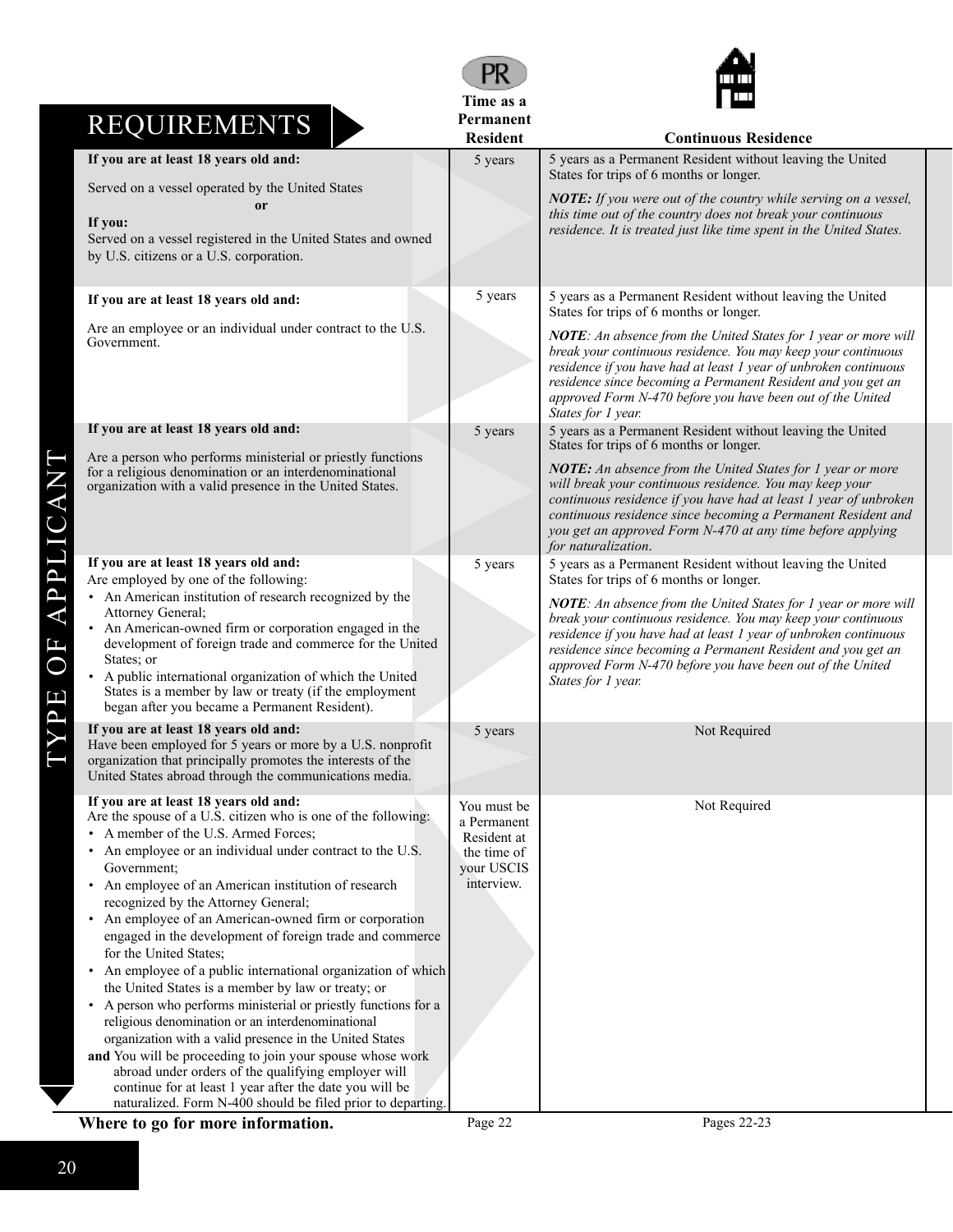|                                                                                                                                                                                                                                                         |                                           |                                |                                          | Attachment             |
|---------------------------------------------------------------------------------------------------------------------------------------------------------------------------------------------------------------------------------------------------------|-------------------------------------------|--------------------------------|------------------------------------------|------------------------|
| Physical Presence in the United States                                                                                                                                                                                                                  | Time in USCIS<br><b>District or State</b> | <b>Good Moral</b><br>Character | <b>English &amp; Civics</b><br>Knowledge | to the<br>Constitution |
| 30 months<br>NOTE: Time served on the vessel counts as time<br>"physically present" in the United States no<br>matter where you were.                                                                                                                   | 3 months                                  | Required                       | Required                                 | Required               |
| 30 months<br>NOTE: Time spent in this type of employment<br>counts as time physically present in the United<br>States no matter where you are as long as you get<br>an approved Form N-470 before you have been<br>out of the United States for 1 year. | 3 months                                  | Required                       | Required                                 | Required               |
| 30 months<br>NOTE: Time spent in this type of employment<br>counts as time physically present in the United<br>States no matter where you are as long as you get<br>an approved Form N-470 before you apply for<br>naturalization.                      | 3 months                                  | Required                       | Required                                 | Required               |
| 30 months                                                                                                                                                                                                                                               | 3 months                                  | Required                       | Required                                 | Required               |
| Not Required                                                                                                                                                                                                                                            | Not Required                              | Required                       | Required                                 | Required               |
| Not Required                                                                                                                                                                                                                                            | Not Required                              | Required                       | Required                                 | Required               |
| Pages 23-24                                                                                                                                                                                                                                             | Page 24                                   | Page 25                        | Pages 26-27                              | Pages 28-29            |

 $\blacktriangle$ 

Æ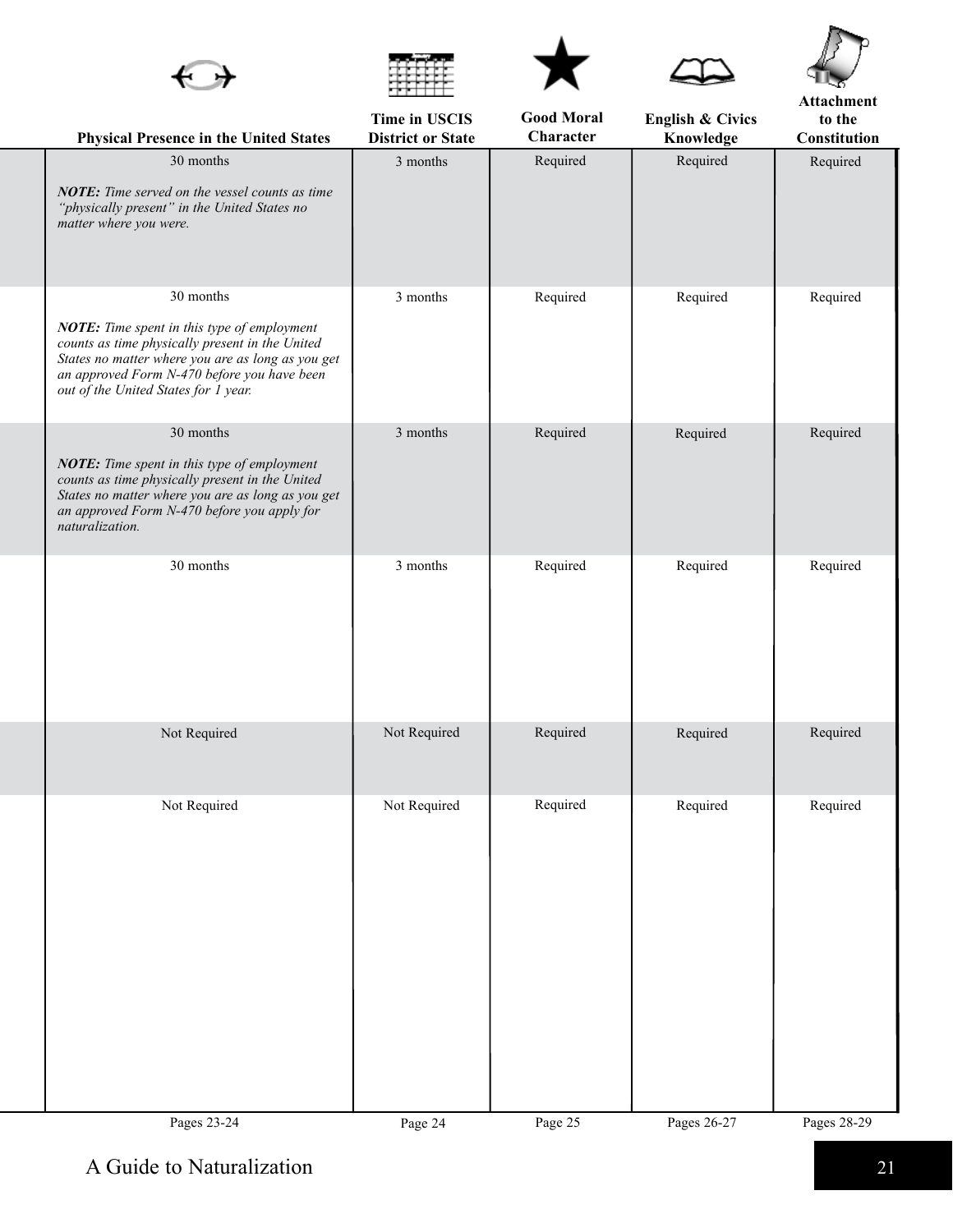

### **Time as a Permanent Resident**

Permanent Residents are people who have "permanent resident" status in the United States as provided for under U.S. immigration laws. Permanent Residents are normally given Permanent Resident Cards, also known as "Green Cards." (**NOTE**: These cards used to be called Alien Registration Cards.)

In most cases, you must be a Permanent Resident for a certain number of years before you may apply for naturalization. But, it is not enough to be a Permanent Resident for the required number of years; you must also be in "continuous residence" during that time.



#### **Continuous Residence**

"Continuous residence" means that you have not left the United States for a long period of time. If you leave the United States for too long, you may interrupt your continuous residence.

**What if I was outside the United States between 6 and 12 months?** If you leave the United States for more than 6 months, but less than 1 year, you have broken or disrupted your continuous residence

unless you can prove otherwise. Read the "Document Checklist" in the back of this *Guide* to find out what information you must give to prove you did not break your continuous residence.

**What if I was outside the United States for 1 year or longer?** In almost all cases, if you leave the United States for 1 year or more, you have disrupted your continuous residence. This is true even if you have a Re-entry Permit.

If you leave the country for 1 year or longer, you may be eligible to re-enter as a Permanent Resident if you have a Re-entry Permit. But none of the time you were in the United States *before you left* the country counts toward your time in continuous residence.

If you return within 2 years, some of your time *out of the country* does count. In fact, the last 364 days of your time out of the country (1 year minus 1 day) counts toward meeting your continuous residence requirement.

You may file Form N-400 ninety (90) calendar days before you complete your permanent residence requirement if your eligibility for naturalization is based upon being a:

- Permanent resident for at least 5 years; or
- Permanent resident for at least 3 years if you are married to a U.S. citizen.

To determine your 90-day early filing date, begin by identifying your 5-year or 3-year date as a permanent resident. For example, if the date on your Permanent Resident Card says "July 4, 2006," you meet the 5 year permanent resident requirement on "July 4, 2011." If you have met all other eligibility requirements, you may file your completed Form N-400 90 days before "July 4, 2011." The earliest date you may apply for naturalization would be "April 5, 2011."

Locate the USCIS Early Filing Calculator on the USCIS website at www.uscis.gov/n-400. The calculator will help you verify that you file your Form N-400 with USCIS no more than 90 days prior to your permanent resident anniversary date. USCIS will deny your Form N-400 if you file your Form N-400 more than 90 days prior to your anniversary date.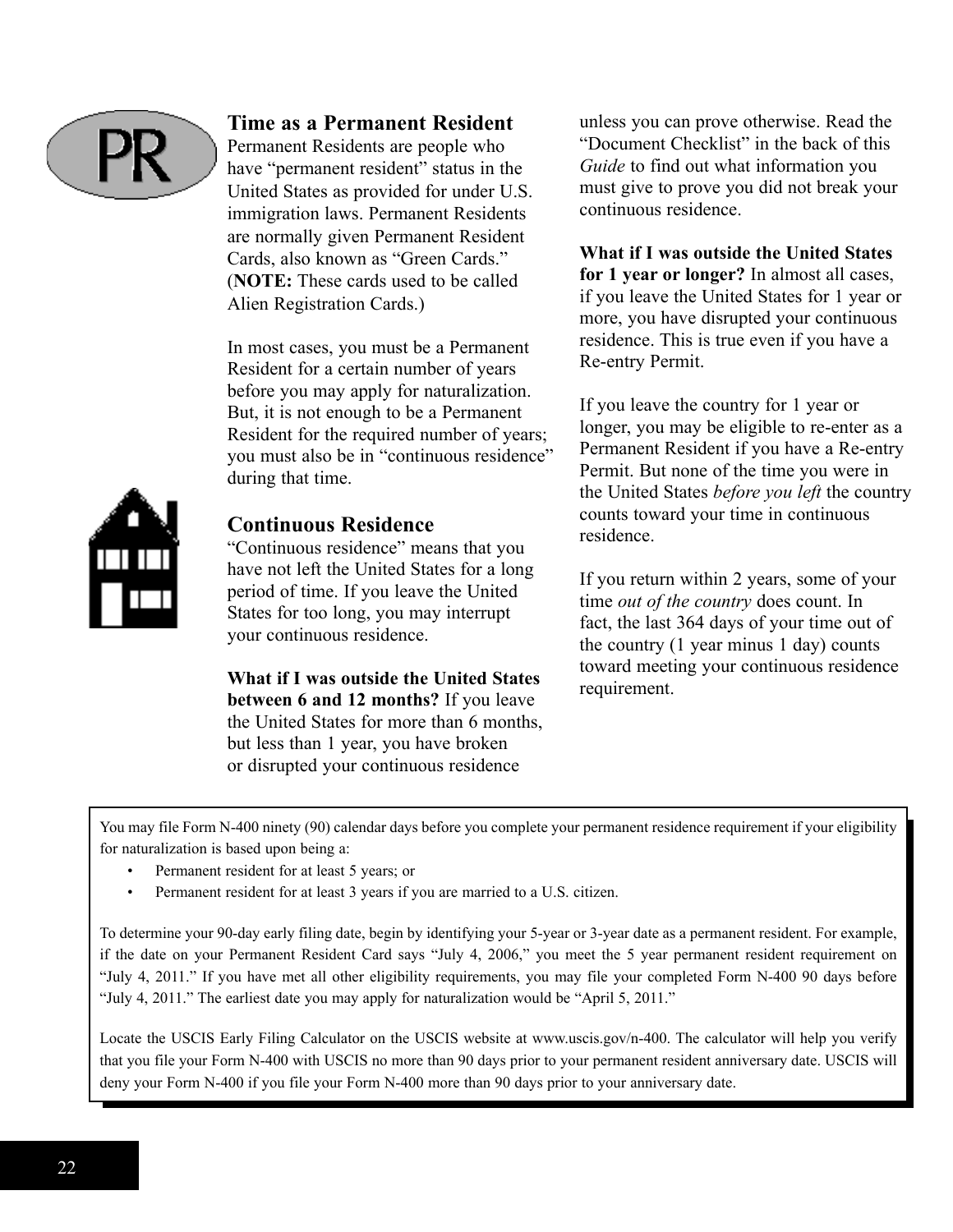The continuous residence requirement does not apply to certain types of applicants, such as members of the U.S. Armed Forces serving during designated periods of conflict.

Other provisions allow a few other types of applicants to remain abroad more than 1 year without disrupting their continuous residence status. To maintain their continuous residence while out of the country, these people must file an "Application to Preserve Residence for Naturalization Purposes" (Form N-470). See the table at the beginning of this section for more information on who can use Form N-470 and when it must be filed.

# **Physical Presence in the United States**

"Physical presence" means that you have actually been in the United States. Most applicants must be physically present in the United States for a certain number of months to be eligible for naturalization.

**What is the difference between "physical presence" and "continuous residence"?** Physical presence concerns the total number of days you were in the United States during the period required for your naturalization. Continuous residence concerns the time you resided lawfully in the United States without any single absence long enough to "break" that continuity for naturalization purposes.

#### **"Continuous Residence" Example**

- An applicant became a Permanent Resident on January 1, 1994.
- She lived in the United States for 3 years, then returned to her native country for 1 year and 3 months.
- She got a Re-entry Permit before leaving the United States so that she could keep her Permanent Resident status.
- The applicant re-entered the United States with Permanent Resident status on April 1, 1998.

**Question:** When is the applicant eligible for naturalization?

#### **Answer:** On April 2, 2002, 4 years and 1 day after she returned to the United States. The last 364 days the applicant was out of the United States count toward her time as a Permanent Resident in "continuous residence," but the 3 years in the United States before leaving do not.

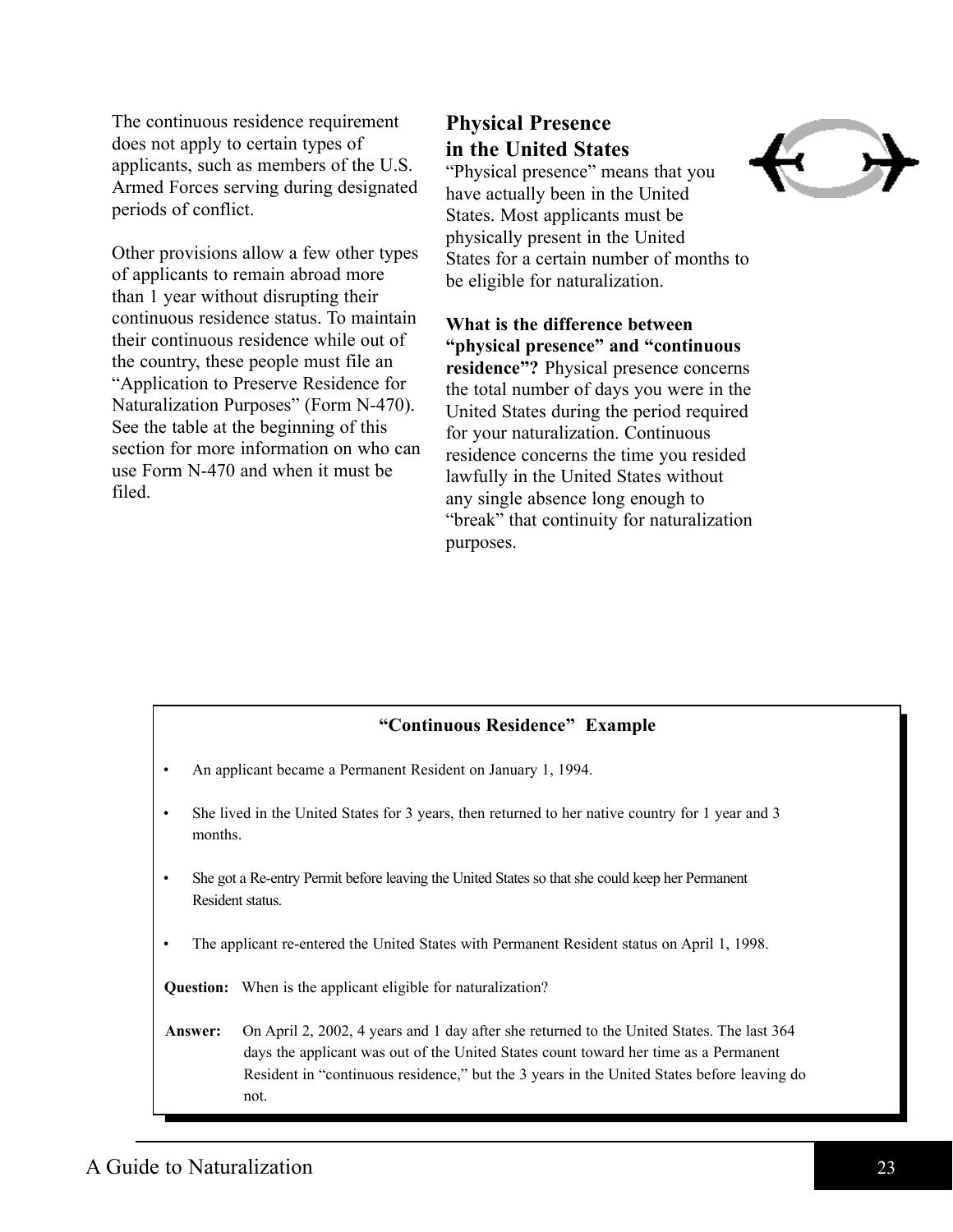When counting the total number of days you have been out of the country, include all trips you have taken outside the United States. This includes short trips and visits to Canada and Mexico. For example, if you go to Canada for a weekend, you must include that trip when you are counting how many days you have spent out of the country. Generally, partial days spent in the United States count as whole days spent in the United **States**.

Certain types of applicants may count time abroad as time physically present in the United States. An example of this exception is an applicant who is abroad in the employment of the U.S. Government. See the table at the beginning of this section for more information.



# **Time as a Resident in a USCIS District or State**

Most people must live in the USCIS district or State in which they are applying for at least 3 months before applying. A district is a geographical area defined by USCIS and served by one of the USCIS "District Offices"

Students may apply for naturalization either where they go to school or where their family lives (if they are still financially dependent on their parents).

#### **Effect of Removal Proceedings**

If you have been ordered removed, you are no longer eligible for naturalization. Your naturalization application also cannot be approved if a removal proceeding is pending against you. These restrictions apply to all naturalization applicants, except for those who are eligible for naturalization based on service in the Armed Forces.

#### **Important Information for Military Personnel**

If you are applying for naturalization based on your own service in the Armed Forces of the United States, you may be eligible to apply under special provisions provided for in the Immigration and Nationality Act. For more information, request "Naturalization Information for Military Personnel" (Form M-599) from the USCIS Forms Line at 1-800-870-3676.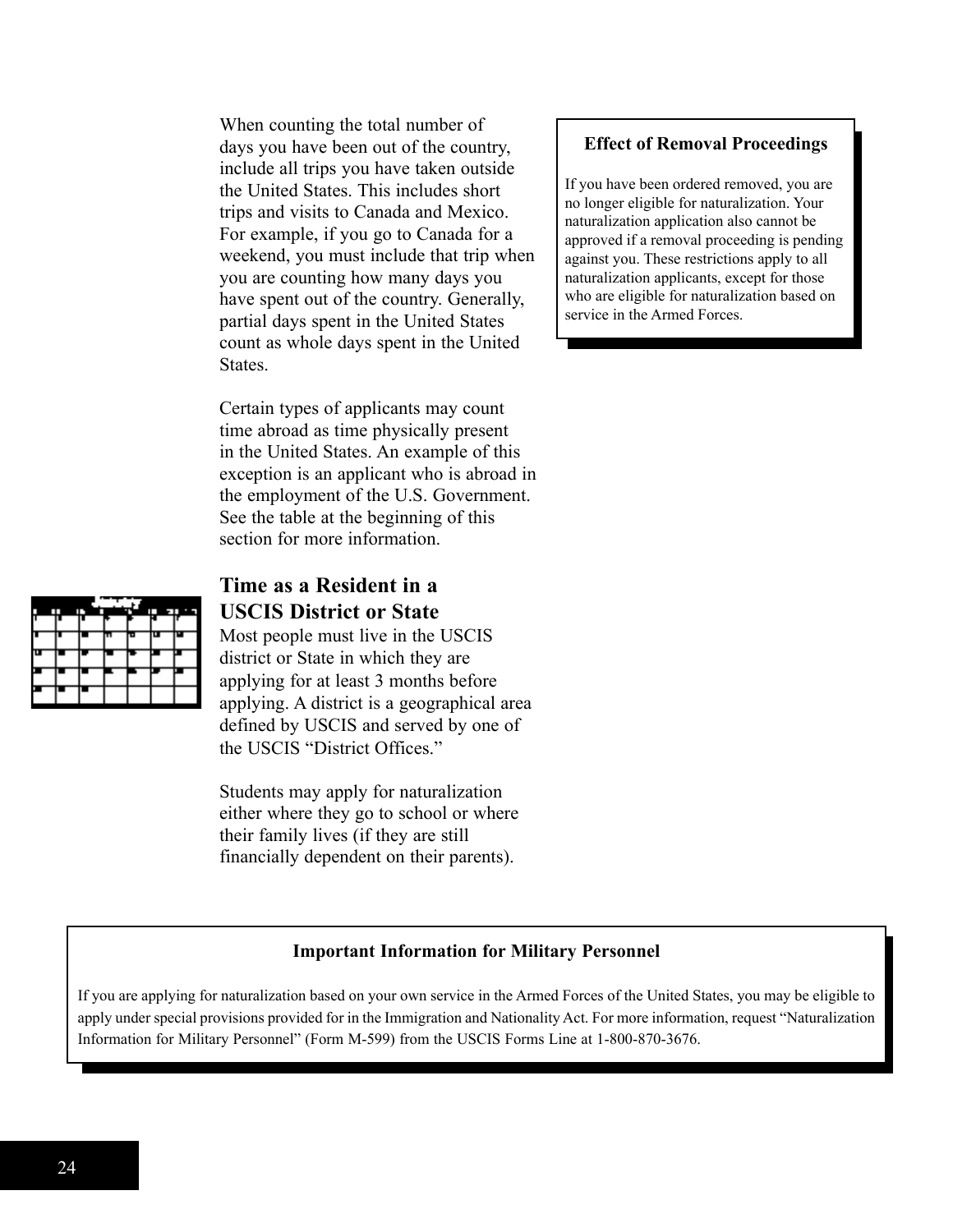# **Good Moral Character**

To be eligible for naturalization you must be a person of good moral character. USCIS will make a determination on your moral character based upon the laws Congress has passed. In the following section, we describe some of the things USCIS may consider.

**Criminal Record.** Committing certain crimes may cause you to be ineligible for naturalization (USCIS calls these "bars" to naturalization). You cannot establish that you are a person of good moral character if you have been convicted of murder, at any time, or of any other aggravated felony, if you were convicted on or after November 29, 1990.

Other offenses may be temporary bars to naturalization. Temporary bars prevent an applicant from qualifying for citizenship for a certain period of time after the offense.

The "Application for Naturalization" (Form N-400) asks several questions about crimes. You should report all offenses that you have committed including any that have been expunged (removed from your record) and any that happened before your 18th birthday. If you do not tell USCIS about these offenses and we find out about them, you may be denied naturalization (even if the original offense was not a crime for which your case would have been denied).

If you have been arrested or convicted of a crime, you must send a certified copy of the arrest report, court disposition, sentencing, and any other relevant documents, including any countervailing evidence concerning the circumstances of your arrest and/or conviction that you would like USCIS to consider. Note that unless a traffic incident was alcohol or drug related, you do not need to submit documentation for traffic fines and incidents that did not involve an actual arrest if the only penalty was a fine of less than \$500 and/or points on your driver's license.

Please note that if you have committed certain serious crimes, USCIS may decide to remove you from the United States. If you have questions, you may want to seek advice from an immigrant assistance organization or an immigration attorney before applying.

**Lying.** If you do not tell the truth during your interview, USCIS will deny your application for lacking good moral character. If USCIS grants you naturalization and you are later found to have lied during your interview, your citizenship may be taken away.

#### **Examples** of Things That Might **Demonstrate a Lack of Good Moral Character**

- Any crime against a person with intent to harm.
- Any crime against property or the Government that involves "fraud" or evil intent.
- Two or more crimes for which the aggregate sentence was 5 years or more.
- Violating any controlled substance law of the United States, any State, or any foreign country.
- Habitual drunkenness.
- Illegal gambling.
- Prostitution.
- Polygamy (marriage to more than one person at the same time).
- Lying to gain immigration benefits.
- Failing to pay court-ordered child support or alimony payments.
- Confinement in jail, prison, or similar institution for which the total confinement was 180 days or more during the past 5 years (or 3 years if you are applying based on your marriage to a United States citizen).
- Failing to complete any probation, parole, or suspended sentence before you apply for naturalization.
- Terrorist acts.
- Persecution of anyone because of race, religion, national origin, political opinion, or social group.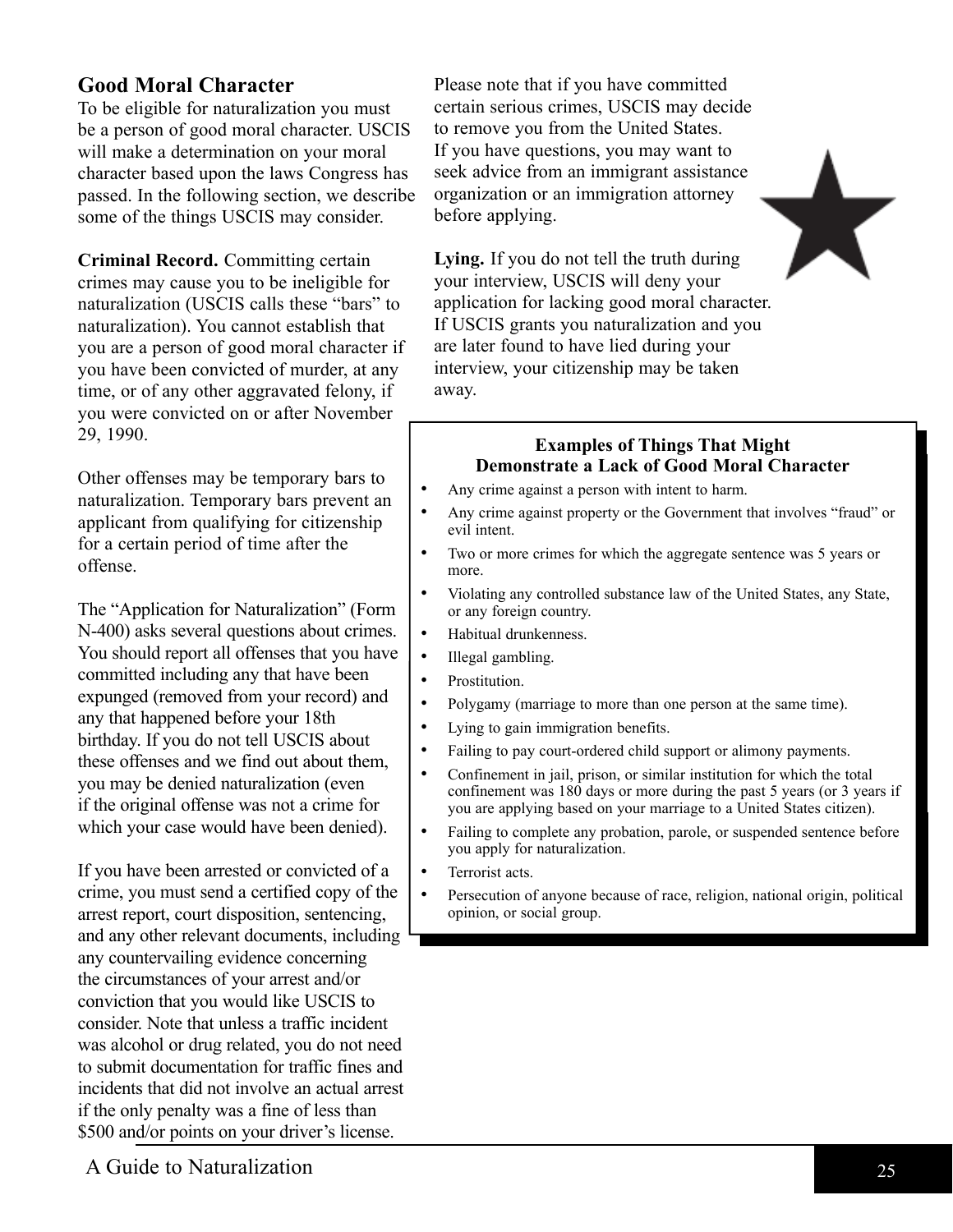# **English and Civics**



According to the law, applicants must demonstrate:

- "An understanding of the English" language, including an ability to read, write, and speak...simple words and phrases...in ordinary usage in the English language...."
- "a knowledge and understanding of the fundamentals of the history, and of the principles and form of government, of the United States...."

This means that to be eligible for naturalization, you must be able to read, write, and speak basic English. You must also have a basic knowledge of U.S. history and government (also known as "civics").

**What if I cannot meet the English or civics requirements?** Certain applicants, because of age and time as a permanent resident; or others because of a disability, have different English and civics requirements.

*Age —* There are three important exemptions for English testing based on an applicant's age and time as a Permanent Resident:

- **(a) If you are over 50 years old and have lived in the United States as a Permanent Resident for periods totaling at least 20 years,** you do not have to take the English test. You do have to take the civics test in the language of your choice.
- **(b) If you are over 55 years old and have lived in the United States as a Permanent Resident for periods totaling at least 15 years,** you do not have to take the English test. You do have to take the civics test in the language of your choice.

**(c) If you are over 65 years old and have lived in the United States as a Permanent Resident for periods totaling at least 20 years,** you do not have to take the English test. You do have to take the civics test in the language of your choice. Designated test questions have been selected for you to study and are identified within the list of 100 civics test questions, which can be found at **www.uscis.gov** under Education and Resources.

To qualify for one of these exceptions, your time as a Permanent Resident does not have to be continuous. You are eligible for the exemption as long as your total time residing in the United States (as a Permanent Resident) is at least 15 or 20 years. You may not count time when you were not a Permanent Resident.



*You must meet these requirements for age and time as a Permanent Resident at the time you file your application to qualify for an exemption.*

*If you qualify for an exemption of English testing based on age and time as a Permanent Resident, an interpreter, who is proficient in English and the language of your choice, must accompany you to the interview.*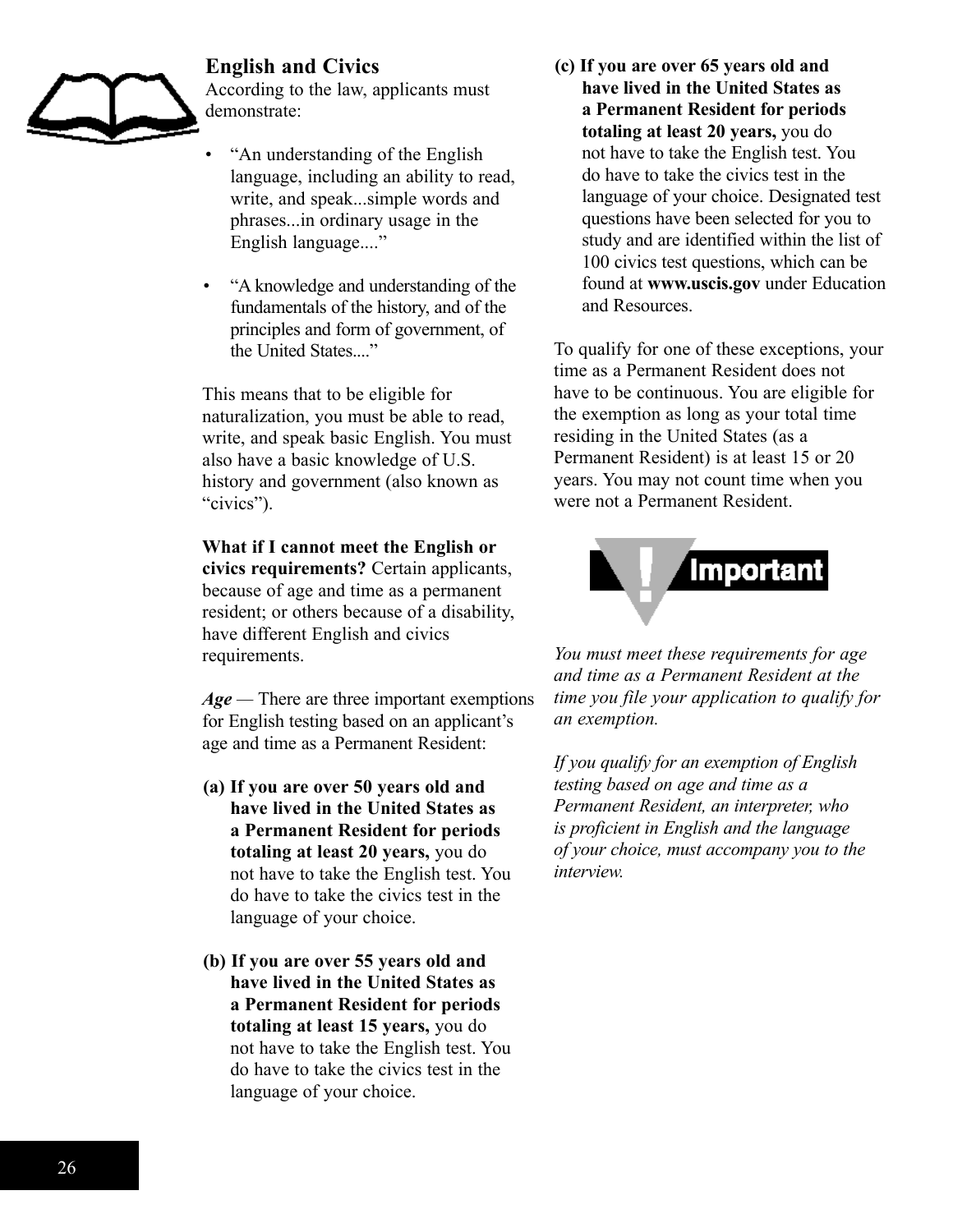*Disability* — If you have a physical or developmental disability or a mental impairment so severe that it prevents you from acquiring or demonstrating the required knowledge of English and civics, you may be eligible for an exception to these requirements. To request an exception, you must file a "Medical Certification for Disability Exceptions" (Form N-648). If you believe you qualify, contact a licensed medical or osteopathic doctor or licensed clinical psychologist who will need to complete and sign your Form N-648.

To apply for a disability exception, your disability:

- Must be at least 1 year old (or be expected to last 1 year); and
- Must not have been caused by illegal drug use.

If you qualify for this exception, an interpreter, who is proficient in English and the language of your choice, must accompany you to the interview.

**Important** 

*If you qualify for a medical exception from the English and civics requirement, you must still be able to take the Oath of Allegiance to the United States. If you cannot communicate an understanding of the meaning of the oath because of a physical or mental disability, USCIS may excuse you from this requirement.*

*Disability Accommodations* — Under section 504 of the Rehabilitation Act of 1973, USCIS provides accommodations or modifications for applicants with physical or mental impairments that make it difficult for them to complete the naturalization process. In order for USCIS to have enough advance notice to respond to accommodation requests, applicants are encouraged to state their needs on the place provided in the "Application for Naturalization" (Form N-400).

**How can I prepare for the English and civics tests?** Many schools and community organizations help people prepare for their naturalization tests.

USCIS has a variety of study materials available for the naturalization test at **www.uscis.gov**. These materials include the 100 civics (history and government) questions and answers; reading and writing vocabulary lists; Civics Flash Cards; and the study booklet, *Learn About the United States: Quick Civics Lessons*. In addition, you can find links to other Internet sites that can help you get more information on U.S. history and government and help you find English classes in your area.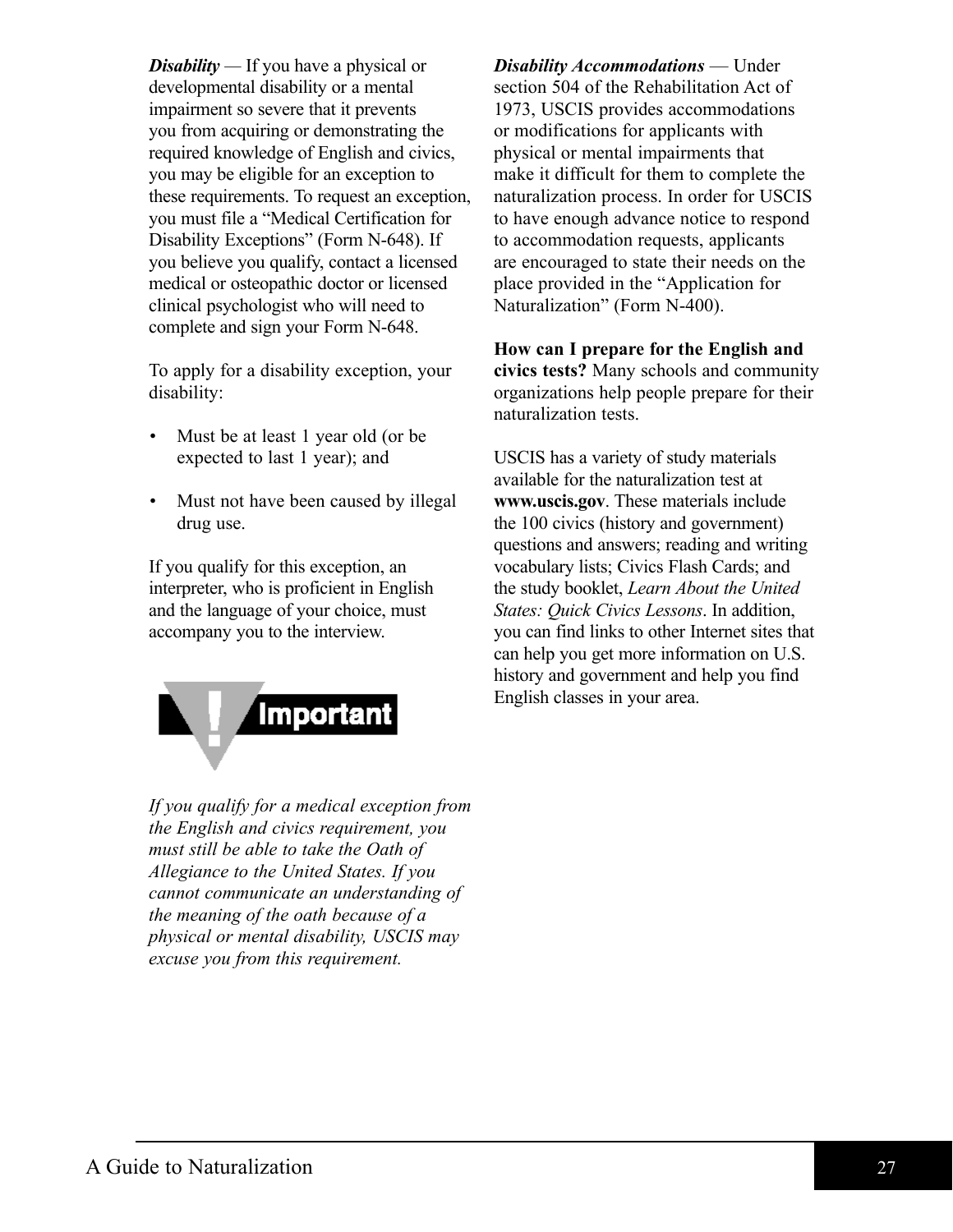#### **Attachment to the Constitution**



All applicants for naturalization must be willing to support and defend the United States and our Constitution. You declare your "attachment" to the United States and our Constitution when you take the Oath of Allegiance. In fact, it is not until you take the Oath of Allegiance that you actually become a U.S. citizen. If you are unwilling or unable to take the Oath of Allegiance in its entirety please see Page 38 for more information.

**What does the Oath require?** When you take the oath, you must promise to do three things:

#### **The Oath of Allegiance**

*I hereby declare, on oath,*

- *that I absolutely and entirely renounce and abjure all allegiance and fidelity to any foreign prince, potentate, state, or sovereignty, of whom or which I have heretofore been a subject or citizen;*
- *that I will support and defend the Constitution and laws of the United States of America against all enemies, foreign and domestic;*
- *that I will bear true faith and allegiance to the same;*
- *that I will bear arms on behalf of the United States when required by the law;*
- *that I will perform noncombatant service in the Armed Forces of the United States when required by the law;*
- *that I will perform work of national importance under civilian direction when required by the law; and that I take this obligation freely without any mental reservation or purpose of evasion; so help me God.*

**(1) Renounce Foreign Allegiances.** As stated in the oath, you must renounce all foreign allegiances to become a U.S. citizen.

**(2) Support the Constitution.** You must also be willing to support and defend the principles of the Constitution and the laws of the United States.

**(3) Serve the United States.** When required by law, you must be willing to (a) fight in the U.S. Armed Forces, (b) perform noncombatant service in the U.S. Armed Forces, and (c) perform civilian service for the United States.

**What else will USCIS consider about my promise to serve the United States?**  In addition to your promise to serve the United States when required, USCIS also considers the following three things when determining if you are truly willing to serve the United States:

**(1)** *Selective Service* — If you are male, you generally need to register with the Selective Service System before applying for naturalization. If you are male and lived in the United States (in any status other than as a lawful nonimmigrant) during ages 18 through 25, you must be registered with the Selective Service System. If you are male and entered the United States after you turned 26 years old, you do not have to register with the Selective Service.